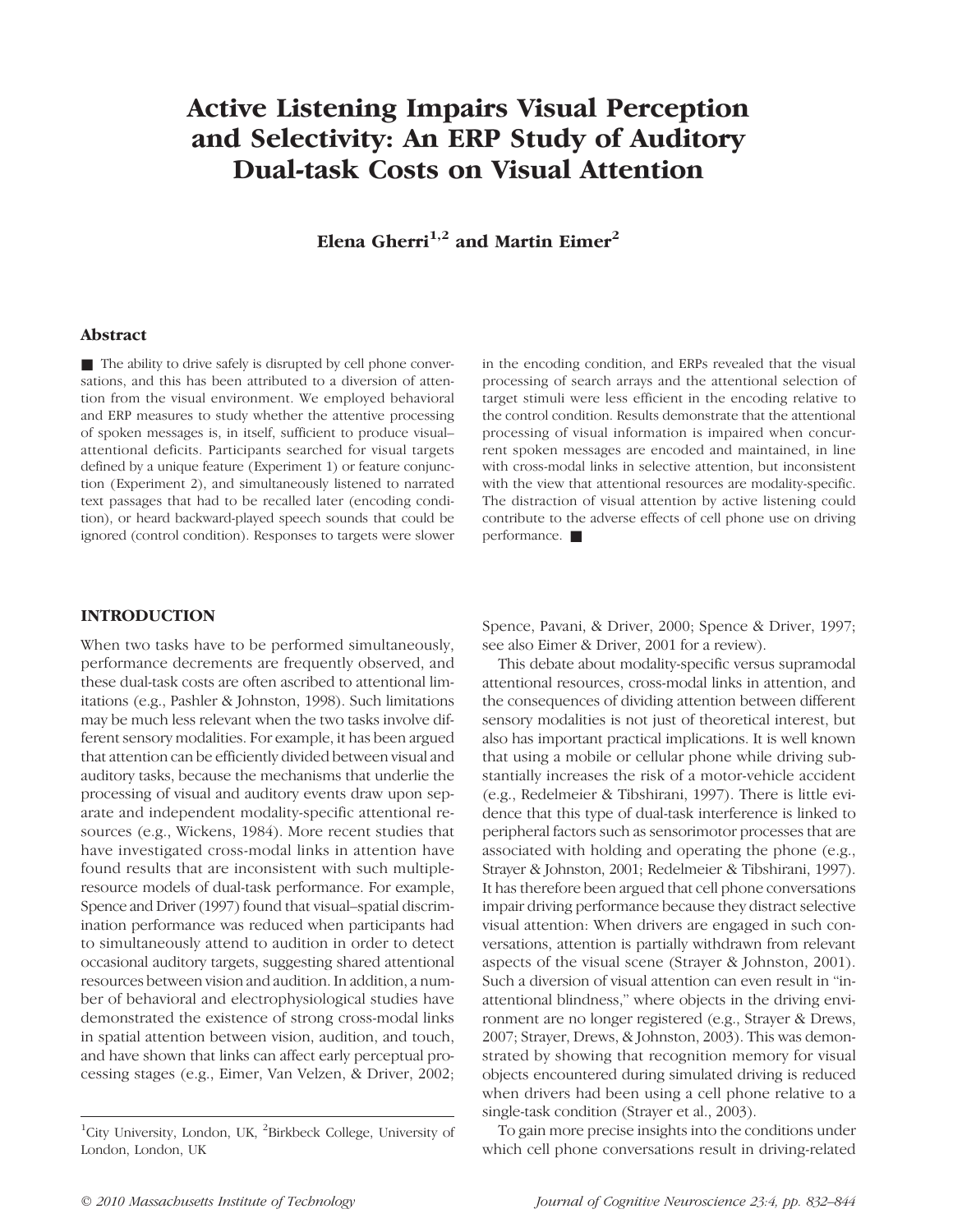performance deficits, Strayer and Johnston (2001) employed a pursuit tracking task to simulate the visual demands of driving. Participants used a joystick to continuously track a target that moved unpredictably on a computer screen. They had to press a button whenever the target flashed red, while ignoring green flashes. The detection of red target flashes was slower and less reliable when participants used a cell phone relative to a single-task control condition. This performance impairment was attributed to a diversion of attention from the visual task toward the cognitively engaging cell phone conversation. Interestingly, even though this dual-task deficit was larger when participants were talking, it was still present during intervals where they were listening, suggesting that the attentive processing of spoken messages might, in itself, interfere with visual task performance. To underline the important role of the attentional demands of an auditory task, Strayer and Johnston (2001) demonstrated that visual tracking performance was impaired when participants had to generate new words in response to words communicated over the cell phone, but not in a simpler shadowing task where these words only had to be repeated (see also Kunar, Carter, Cohen, & Horowitz, 2008, for similar findings).

It is important to note that engaging in a conversation does not inevitably affect driving performance. Cell phone conversations impair the quality of driving much more than engaging in a conversation with a passenger (Drews, Pasupahti, & Strayer, 2008), presumably because driver and passenger are both exposed to the same road traffic situation, and are therefore able to adjust the speed and complexity of their conversation to the demands of the driving environment. Such a flexible real-time allocation of attentional resources across tasks is more difficult when the communication partner has no access to the current driving situation. For similar reasons, simply listening to a radio broadcast does not have adverse effect on performance in a simulated driving task (Strayer & Johnston, 2001), as drivers are free to withdraw their attention from the auditory message and direct it toward the visual environment whenever this is required by the traffic situation.

In summary, recent evidence suggests that driving is impaired by a cognitively engaging auditory task such as a cell phone conversation because such a task diverts attention from the visual environment, and will do so, in particular, when it is temporally decoupled from the online demands of the driving situation. This apparent attentional interference between concurrent visual–spatial and auditory–verbal processing is problematic for models that assume the existence of independent modality-specific attentional resources (e.g., Wickens, 1984). In contrast, these dual-task costs are consistent with the alternative view that there are strong and reciprocal links between visual and auditory attention (e.g., Spence & Read, 2003; Eimer & Driver, 2001). However, more detailed insights into the mechanisms that underlie the visual processing

costs induced by simultaneous auditory tasks have yet to be obtained. For example, it is not yet clear which stages of visual processing are modulated by the supposed diversion of attention from the visual environment toward a concurrent auditory task. The adverse effects of an auditory task on visual performance could manifest themselves already at early sensory stages of visual perception, might affect the attentional selection of task-relevant visual events, or could be confined to later postperceptual stages associated with response selection and execution. Another important question is whether some of the adverse effects of cell phone use on driving are associated purely with the attentional demands of speech reception, that is, with processes involved in the perception, analysis, and storage of vocally communicated information. Alternatively, such dual-task costs might only emerge in situations that emphasize speech production, as is the case in an active and reciprocal phone conversation. Results from two previous experiments (Kunar et al., 2008; Strayer & Johnston, 2001) suggest that speech production could indeed be critical. In these studies, visual tracking performance was unimpaired when participants attentively listened to spoken text, but was adversely affected by the requirement to actively generate verbal responses.

In the present study, we combined behavioral and ERP measures of visual processing in attentional selection tasks that were performed with or without a simultaneous auditory task that involved the active processing of spoken text. One aim was to further investigate whether the requirement to encode and maintain spoken auditory messages is, in itself, sufficient to adversely affect visual processing and visual selectivity in a concurrent attention task. Another aim was to study which stages of visual–attentional processing, if any, are affected when participants have to simultaneously process verbally communicated information. ERPs provide a continuous on-line measure of perceptual and cognitive processes during single- and dual-task performance, and are therefore ideally suited to track the impact of auditory task demands on the attentional processing of visual information. Two different visual search tasks were employed. In Experiment 1, participants searched for targets that differed from distractors in terms of their unique color (singleton search). In Experiment 2, targets were defined by a combination of color and shape (conjunction search). Throughout all visual search blocks, a stream of auditory events was presented, and the critical manipulation concerned the task-relevance and the semantic content of these events. In the encoding condition, participants listened to spoken passages from an audiobook ("stories") where a narrator described different travel adventures. They were instructed to attentively process these stories in order to answer two test questions about their content at the end of each block, without sacrificing speed or accuracy in the concurrent visual search task. In the control condition, these stories were played backward, which made them incomprehensible. Participants had to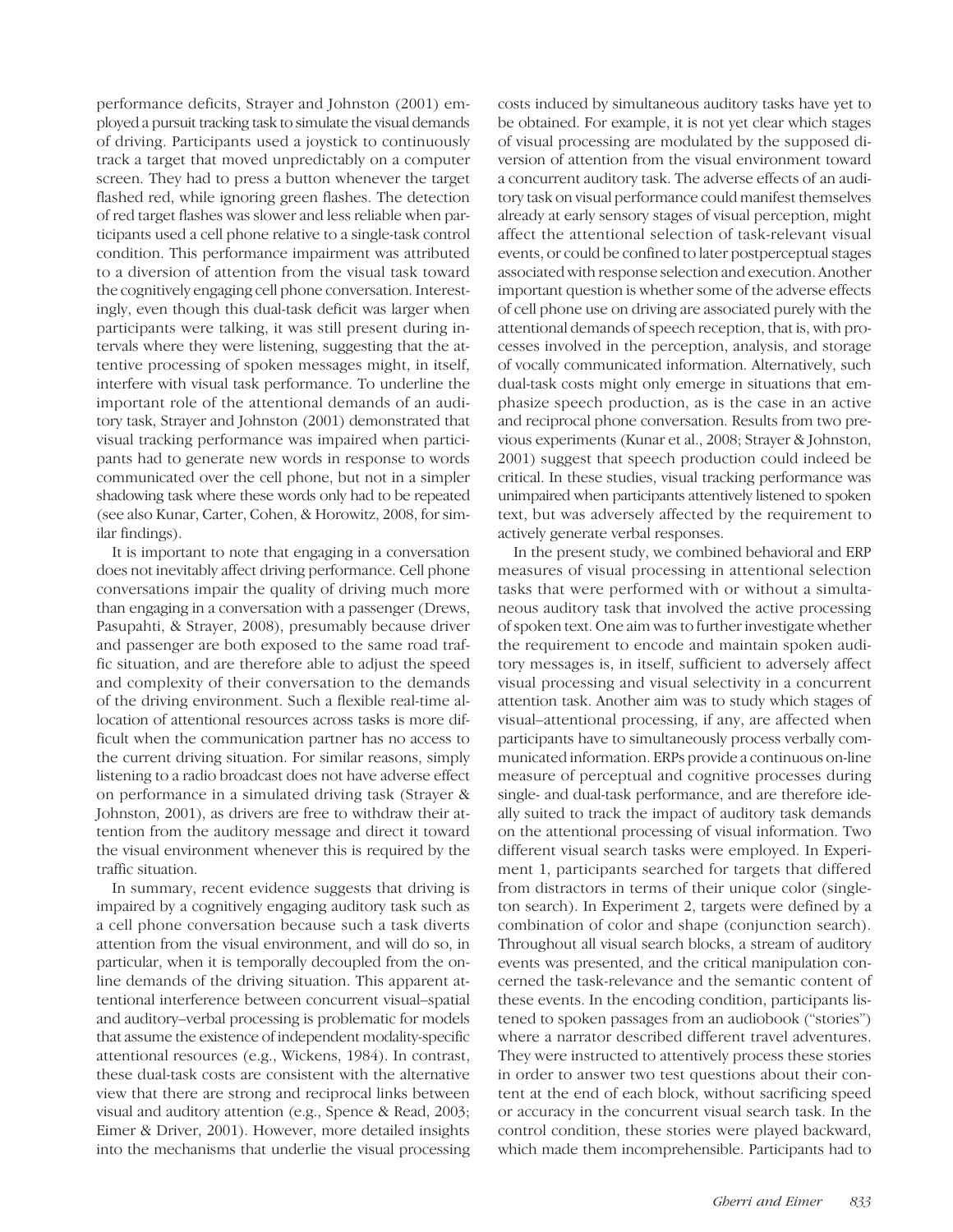ignore the auditory events and focus fully on the visual search task.

We opted for conventional visual search tasks instead of more direct approximations of real-life driving situations such as pursuit tracking (e.g., Strayer & Johnston, 2001) or measuring visual performance in a driving simulator (e.g., Strayer et al., 2003), in order to prevent the contamination of ERP correlates of visual–attentional processing by artifacts resulting from eye, head, and body movements that are inevitable in more naturalistic task settings. However, because visual search engages perceptual and attentional processes that are also involved in the control of driving, such as the detection and selection of spatially unpredictable salient visual events (e.g., a pedestrian suddenly crossing the road), or the identification of stimuli that are defined by specific combinations of color and shape (e.g., road signs), studying the impact of a concurrent auditory task on ERP correlates of visual search performance can provide new insights into the nature of this type of dual-task interference that may also be applicable to more ecological situations.

Because the low-level acoustic features of the auditory stimulation were equivalent in the encoding and control conditions, differences in the quality of visual processing between conditions, as reflected by performance and ERP measures, cannot be attributed to the presence of auditory stimulation as such, but instead to the additional demands of the auditory task in the encoding condition. If visual selective attention is impaired only when the concurrent auditory task involves speech production, but not under conditions where only the attentive encoding and maintenance of verbal material is required (as suggested by the behavioral results of Kunar et al., 2008 and Strayer & Johnston, 2001), there should be no systematic performance or ERP differences between the encoding and control conditions. Alternatively, if the attentive processing of a story impaired visual search, RTs to visual search targets should be slower in the encoding relative to the control condition. In this case, visual ERPs obtained in these two task conditions could provide additional new insights into which stages of visual processing are responsible for these behavioral costs. To investigate this, three sets of ERP analyses were conducted. First, we studied whether visual ERP components (P1, N1, P2, and N2) triggered by the search arrays are modulated by the attentionally demanding auditory task in the encoding condition. Previous studies have shown that these visual ERP components are sensitive to variations in selective attention, with enhanced early P1 and/or N1 components and a subsequent sustained attentional selection negativity for attended as compared to unattended visual stimuli (e.g., Hillyard & Anllo-Vento, 1998; Eimer, 1994; Mangun & Hillyard, 1991). If the attentional processing of visual events is compromised by a concurrent auditory task, ERP differences between the two task conditions should be similar to the effects found in previous studies where focal attention was explicitly manipulated, thereby demonstrating that attentive listening can affect early stages of visual processing.

The other two analyses focused on ERPs triggered in response to visual search arrays that contained target stimuli, and investigated whether the detection and processing of visual target events is impaired by a concurrent cognitively engaging auditory task. To study the attentional selection of visual targets, we measured the N2pc component. The N2pc is an enhanced negativity over posterior scalp electrodes contralateral to the side of task-relevant visual stimuli that is elicited between 180 and 300 msec after the onset of a visual search array, and is assumed to reflect the spatial selection of candidate target items among distractors (e.g., Woodman & Luck, 1999; Eimer, 1996; Luck & Hillyard, 1994). If the efficiency of selecting visual search targets is adversely affected by the concurrent auditory task, this should be reflected by an increase in the latency and/or a decrease in the amplitude of the N2pc to visual target events in the encoding relative to the control condition. Finally, we measured the P3 component in response to visual search targets at centroparietal electrodes. The P3 is known to be sensitive to the amount of attention that is allocated to a specific task, with larger P3 amplitudes under focal as compared to divided attention conditions (e.g., Sirevaag, Kramer, Coles, & Donchin, 1989; Wickens, Kramer, Vanasse, & Donchin, 1983). In a previous study that used ERP measures to study how cell phone use impairs attentional processes in a driving-related visual task, Strayer and Drews (2007) observed reduced P3 amplitudes to visual target events (red brake lights) for participants that were engaged in a cell phone conversation relative to a single-task control group. If the processing and encoding of spoken text diverted attention from the concurrent visual search task, this should be reflected in a reduction of P3 amplitudes to visual targets in the encoding relative to the control condition.

These predictions were tested in two experiments that differed with respect to visual presentation conditions and the properties of visual search targets. In Experiment 1, visual stimuli were presented in the free field via eight sets of LEDs that were arranged in a virtual circle (see Figure 1, left). One of these stimuli was a color singleton (a red LED among green LEDs, or vice versa). On target trials, this singleton had a gap (i.e., it was rapidly switched off and then on again), and participants had to report its color. Free-field visual stimulation was employed in order to approximate the spatial parameters of visual selectivity during driving. In Experiment 2, visual stimuli were presented on a computer screen, and targets were now defined by a specific color–shape combination (see Figure 1, right). All distractors shared one of the target-defining features so that targets could not be found on the basis of one feature alone. Comparing a task where candidate target events were color singletons and a task where target detection required feature integration makes is possible to determine whether the presence of auditory dual-task costs in visual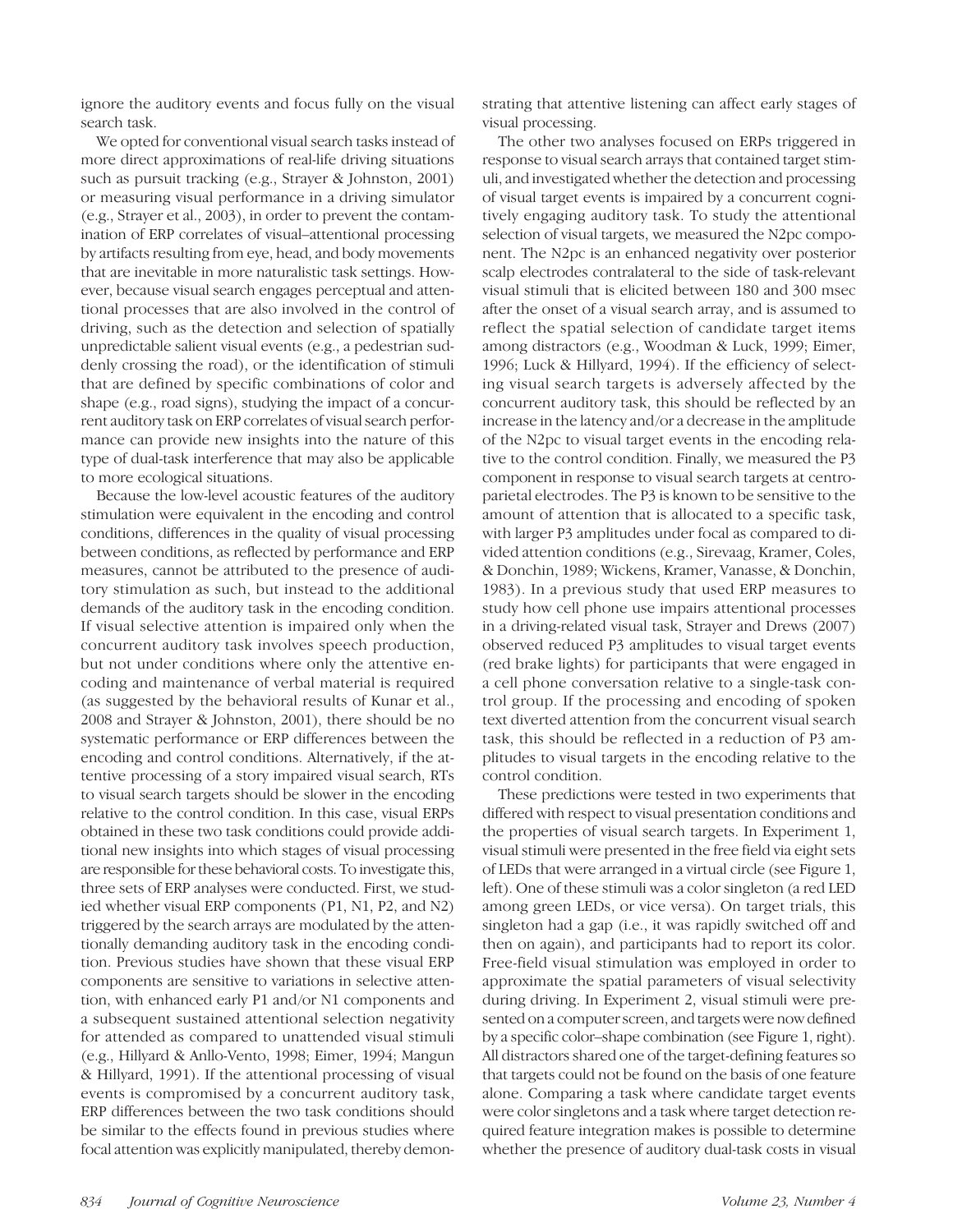Figure 1. Task setup and visual stimulation procedures used in Experiments 1 and 2. In Experiment 1 (left), visual stimuli were presented via LEDs, and participants searched for color singleton targets that were defined by a 100-msec gap. On nontarget trials, color singletons had no gap. To visualize the position of a color singleton, the bottom left photograph shows the singleton as brighter than the distractors, although, in reality, stimuli were equiluminant. In Experiment 2 (right), visual stimuli were presented on a computer screen. Targets were defined by a specific combination of a color and shape, and distractors shared one of these features with the target (see text for more details).



search tasks depends on the specific attentional demands of these tasks.

## EXPERIMENT 1

## Methods

#### Participants

Sixteen paid volunteers participated in this experiment (10 women, 6 men; age =  $19-36$  years, average age = 25.9 years). Three were left-handed, 13 were right-handed, and all had normal or corrected-to-normal vision. Written consent was obtained from all participants. The experiment was approved by the local ethics committee and was conducted following the guidelines of the Declaration of Helsinki.

## Stimuli

Participants sat in a dimly lit sound-attenuated cabin in front of a black cardboard panel ( $90 \times 60$  cm) and fixated a small white circle point at the center of the panel at a viewing distance of 57 cm. Eight LED ensembles were mounted on the panel and were arranged in a virtual circle at 10° visual angle from the fixation point (see Figure 1, left). LED ensembles were composed of six LEDs arranged in a circle plus one central LED (size of each LED: 0.4 cm; circle diameter: 2.4 cm).

Visual search displays were presented by illuminating the eight LED ensembles for 200 msec. One of them was a color singleton (red or green) that was presented among seven uniformly colored LED ensembles (green or red).

Singletons were presented with equal probability and in random order at one of the six positions to the left and right of fixation, but never at the top or bottom positions of the virtual circle. On nontarget trials, singleton and distractor LEDs were illuminated for 200 msec. On target trials, the singleton LED was illuminated for 50 msec, turned off for 100 msec, and turned on again for 50 msec (gap stimulus), whereas distractor LEDs remained on for 200 msec. Red and green LED ensembles were approximately equiluminant (13.7 and 14.1 cd/ $m^2$ , respectively).

Auditory stimuli consisted of 16 passages ("stories") of a continuous spoken text that was digitally recorded from an audiobook (Around the World in 80 Days, narrated by Michael Palin; Palin, 2003). Each passage was approximately 2.5 min long. Eight different stories were played during the experimental blocks, and four others were used for the training blocks. In the encoding condition, the recordings of the eight stories were presented normally. The same eight stories were played backward in the control condition, which rendered them incomprehensible but maintained the same level of auditory stimulation. Stories were presented via a speaker centrally located behind the cardboard panel and controlled by the sound card of a laptop PC. Each story started 2000 msec before the first visual stimulus presentation, and continued until after the last visual search array in a given block was presented.

## Procedure

The experiment consisted of 16 experimental blocks with 72 trials per block. Target color singletons (gap stimuli)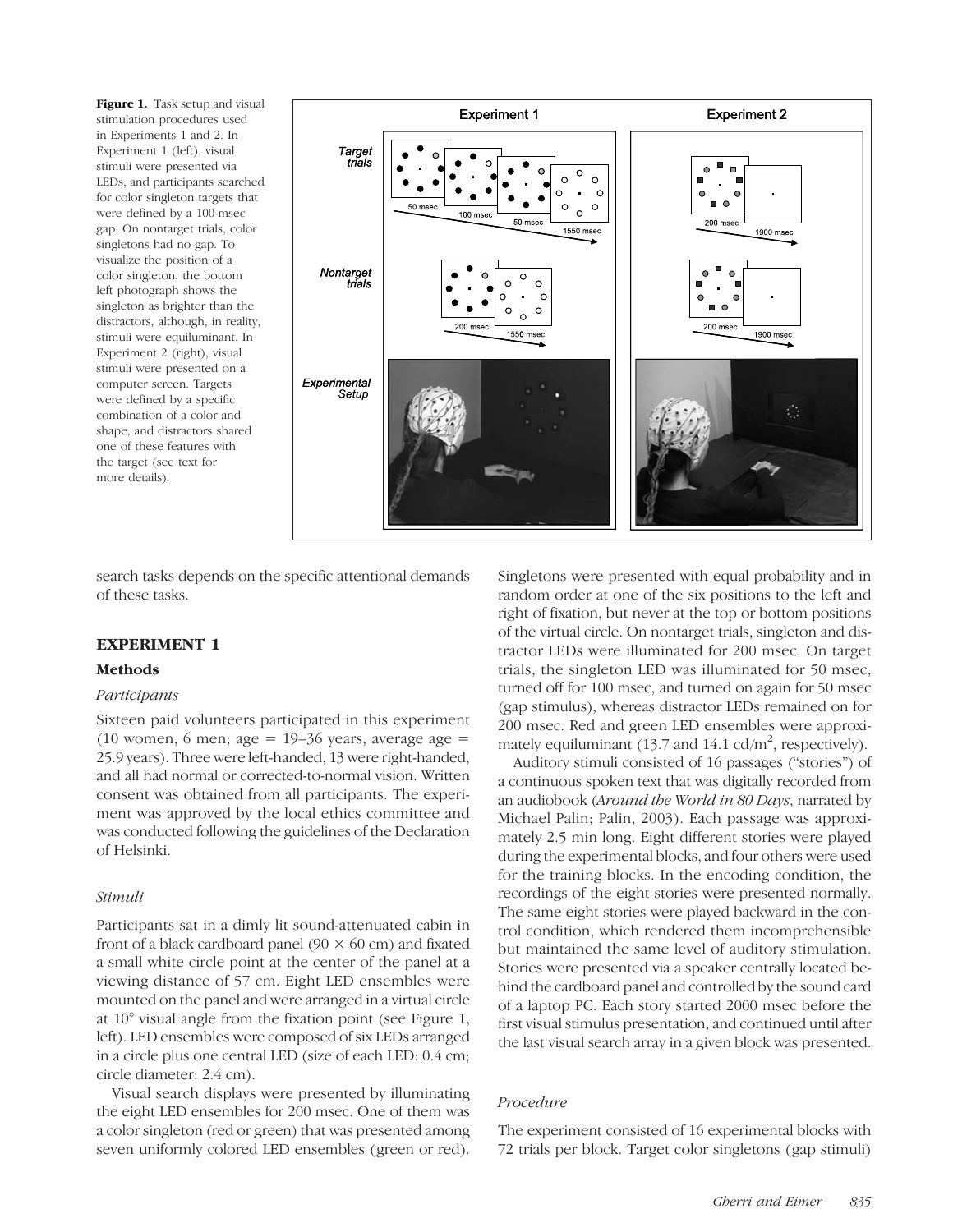were presented on one third of the trials (24 trials per block) with equal probability and in random order at one of the six lateral positions on the left or right side. On the remaining 48 trials, a nontarget singleton (nongap stimulus) was presented at one of these positions. Trials with red singletons among green distractors or green singletons among red distractors were presented with equal probability and in random order. Each search array was presented for 200 msec, and the interval between stimulus offset and the onset of the search array on the next trial was 1550 msec.

Participants' task was to detect singleton targets (gap stimuli) and to report their color (red or green) with a left-hand or right-hand button press. They were instructed to keep central fixation throughout each trial, to respond to target singletons as fast and accurately as possible, and to refrain from responding on nontarget trials (trials with color singletons without gap). Response keys were arranged vertically, and participants pressed the top or bottom key with their left or right index finger to indicate target color. The mappings between response hand and target color, and between response hand and response key, were counterbalanced across participants.

Participants performed two different task conditions, each presented in eight successive experimental blocks (resulting in a total of 576 trials per condition), with the order in which these two conditions were presented counterbalanced across participants. In the encoding condition, they were instructed to concentrate on the visual task, but at the same time to carefully listen to the story in order to answer two multiple-choice questions that were asked by the experimenter at the end of each block. These questions were related to the content of the story presented during the preceding experimental block, and participants had to choose one of three possible answers. For example, following a story describing a journey in America, one of the two questions was "Which river is Michael travelling down?" (possible answers: Hudson, Amazon, Mississippi). In the control condition, where stories were played backward, participants were asked to concentrate on the visual task and to ignore the auditory stimulation. The sequence in which the eight stories were presented was randomly determined for each participant, but they were always presented in the same order in the encoding and control conditions. Two training blocks of 72 trials per block were run prior to the start of the first experimental block in each condition.

## EEG Recording and Data Analysis

The EEG was DC-recorded with a low-pass filter of 40 Hz and a sampling rate of 200 Hz from 23 Ag–AgCl electrodes mounted in an elastic cap according to the extended International 10–20 System at Fpz, F7, F3, Fz, F4, F8, FC5, FC6, T7, C3, Cz, C4, T8, CP5, CP6, P7, P3, Pz, P4, P8, PO7, PO8, and Oz. The left earlobe was used as on-line reference, and EEG data were re-referenced off-line relative the average

across left and right earlobes. Horizontal eye movements (HEOG) were measured bipolarly from a pair of electrodes placed at the outer canthi of the eyes. All electrode impedances were kept below 5 kΩ. The EEG was epoched from 100 msec prior to 600 msec after the onset of the visual display. Epochs containing blinks (Fpz exceeding  $\pm 60 \mu$ V), horizontal eye movements (HEOG exceeding  $\pm 25 \mu V$ ), or movement artifacts (voltage exceeding  $\pm 80$  μV at all other electrodes) were eliminated from further analyses.

Statistical analyses were conducted on ERP mean millisecond amplitudes obtained within successive measurement windows relative to a 100-msec prestimulus baseline. The first set of analyses included EEG data from target and nontarget trials. ERP mean amplitudes obtained within the P1 (100–130 msec), N1 (140–190 msec), P2 (200–240 msec), and N2 (250–300 msec) time windows at lateral posterior (P3/4, P7/8, PO7/8), lateral central (C3/4, CP5/6, T7/8), and midline electrodes (Cz, Pz, Oz) were analyzed with repeated measures ANOVAs for the factors task condition (encoding vs. control), trial type (target vs. nontarget), electrode (P3/4 vs. P7/8 vs. PO7/8 for lateral posterior sites; C3/4 vs. CP5/6 vs. T7/8 for lateral central sites; Cz vs. Pz vs. Oz, for midline electrodes), and recording hemisphere (left vs. right, for lateral electrodes only). Analyses of N2pc and P3 components were conducted for target trials only. The N2pc was quantified on the basis of mean amplitudes obtained at lateral posterior electrodes PO7/PO8 in two successive time windows (210–250 msec and 255–310 msec after search array onset). Analyses were conducted the factors task condition, target side (left vs. right), and contralaterality (electrode contralateral vs. ipsilateral to the side of the target). P3 mean amplitudes were measured in the 400–550 msec interval after search array onset at centro-parietal electrodes (C3/4, CP5/6, P3/4, Cz, Pz), and were analyzed for the factors task condition, target side, and electrode site. For all analyses, Greenhouse–Geisser adjustments to degrees of freedom were applied where appropriate.

## Results

# Behavior

RTs to color singleton targets (gap stimuli) were slower in the encoding condition than in the control condition (537 msec vs. 512 msec), resulting in a main effect of task condition  $[F(1, 15) = 7.6, p < .015]$ . This analysis excluded the 0.4% of all target trials with RTs longer than 1000 msec. Incorrect responses (i.e., reports of the wrong target color) were observed on 6.2% of all target trials. Participants failed to respond to 0.5% of all targets, and the false alarm rate on nontarget trials was 0.4%. Error rates did not differ between the two task conditions  $[F(1, 15) < 1]$ . In the encoding condition, participants answered 78% of all multiple-choice questions correctly, which was significantly above chance  $[33.3\%; t(15) = 12.4, p < .001]$ .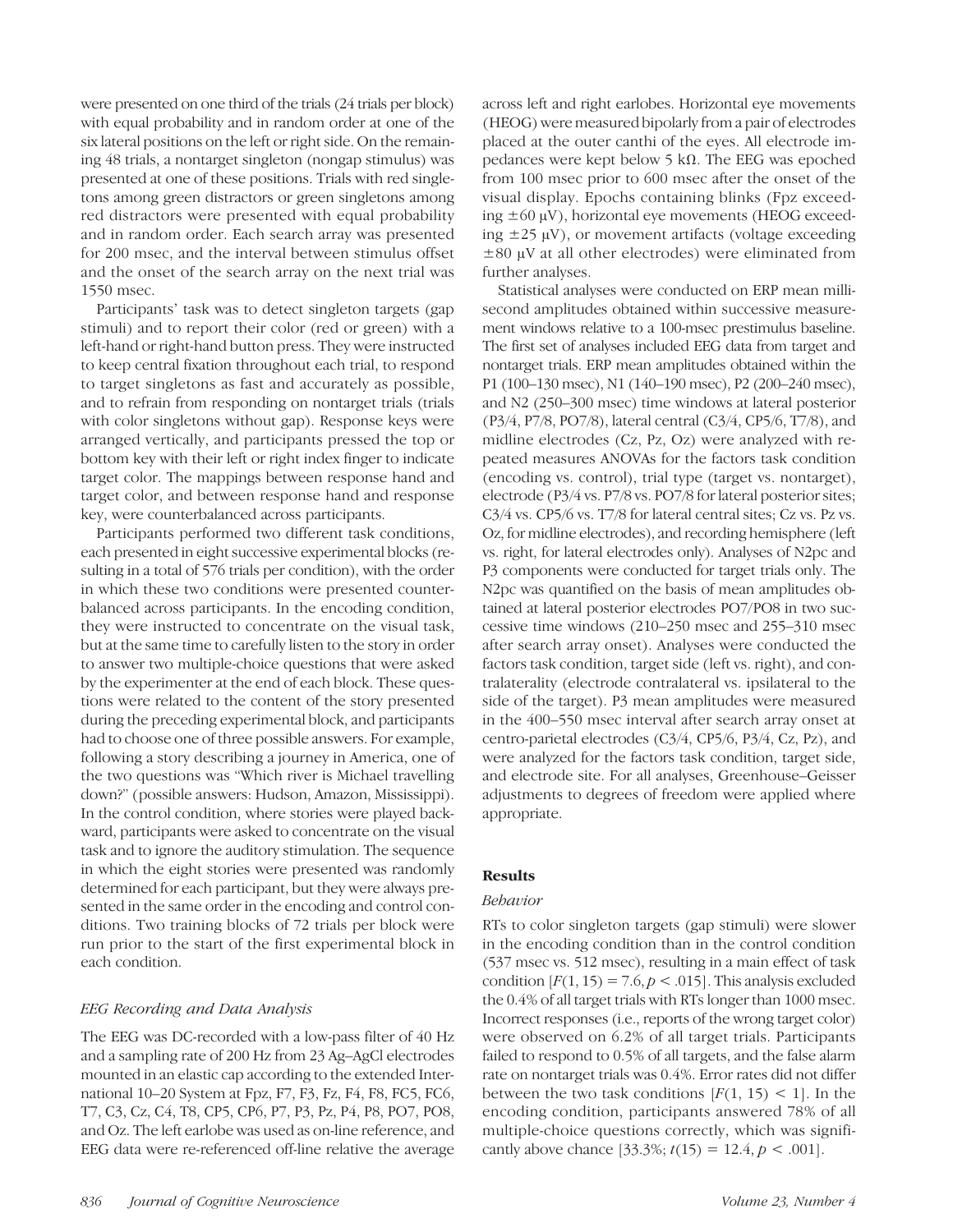## Event-related Potentials

P1, N1, P2, and N2. Figure 2 shows visual ERPs triggered during the 400-msec interval after search array onset in the encoding and control conditions at lateral posterior, lateral central, and midline electrodes, collapsed across target and nontarget trials. ERPs were more negative in the control relative to the encoding condition. This differential effect started about 140 msec after stimulus onset, and remained present in a sustained fashion for about 200 msec, overlapping with the N1, P2, and N2 components. This is further illustrated in Figure 2 (right), which shows a topographical map of the distribution of ERP amplitude differences between the encoding and control conditions obtained between 140 and 300 msec after search array onset, and demonstrates that the sustained enhanced negativity for the control relative to the encoding condition was most pronounced over posterior areas.

Statistical analyses found no effects of task condition in the P1 time window  $[100-130 \text{ msec}; \text{ all } F(1, 15) < 1]$ . In contrast, the sustained negativity for the control relative

to the encoding condition resulted in reliable effects of task condition at lateral posterior and central sites and at midline electrodes Cz, Pz, and Oz in the subsequent N1, P2, and N2 time intervals between 140 and 300 msec after search array onset [all  $F(1, 15) > 9.0$ ; all  $p < .01$ ]. There were no significant interactions between task condition and trial type during any of these time windows, indicating that this differential modulation of visual ERPs in the encoding and control tasks was elicited regardless of whether or not search arrays contained a target stimulus.

N2pc. Figure 3 (top) shows ERP waveforms elicited at electrodes PO7/8 contralateral (dashed lines) and ipsilateral (solid lines) to the location of a target singleton, separately for the encoding and control conditions. As expected, an N2pc component was elicited by targets in both conditions, and the scalp distribution of this component is shown in the topographical maps (Figure 3, top left). N2pc amplitude differences between the encoding and control



Figure 2. Grand-averaged visual ERPs elicited in the 400-msec interval after search array onset in the encoding condition (dashed lines) and control condition (solid lines) of Experiment 1. ERPs are averaged across target and nontarget trials. The topographic map on the right shows the scalp distribution of ERP amplitude differences between task conditions across the N1, P2, and N2 time windows. Difference amplitude values were obtained by subtracting ERP mean amplitudes measured in the 140–300 msec interval after search array onset in the encoding condition from mean amplitudes in the control condition.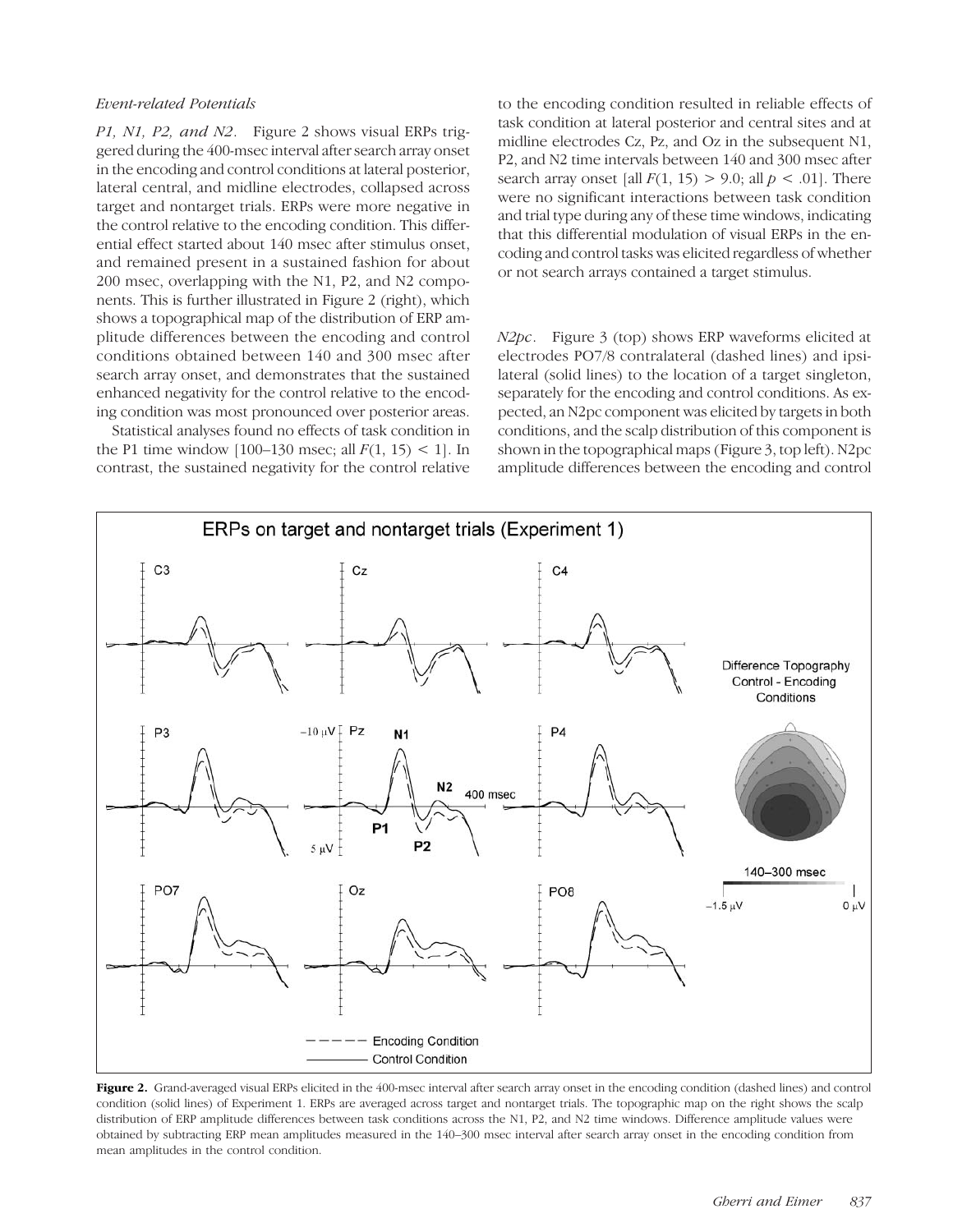Figure 3. Grand-averaged ERPs elicited on target trials in Experiment 1. Top: ERPs triggered in the 400-msec interval after search array onset in the encoding condition (top) and control condition (bottom) at posterior electrodes PO7/8 contralateral (dashed lines) and ipsilateral (solid lines) to the visual hemifield of the target. The N2pc component is shown in the difference waveforms on the right that were obtained by subtracting ipsilateral from contralateral ERPs for the encoding condition (dashed line) and control condition (solid line). The topographic maps (back views) on the left side show the scalp distribution of the N2pc in the 210–310 msec interval after search array onset for the encoding and control conditions. Maps were constructed by spherical spline interpolation (Perrin, Pernier, Bertrand, & Echallier, 1989) after mirroring the ipsilateral–contralateral difference waveforms to obtain symmetrical voltage values for both hemispheres. Bottom: ERPs triggered in the 600-msec interval after search array onset at centro-parietal electrodes in the encoding and control conditions, showing the P3 component in response to visual search targets.



conditions can be seen more clearly in the difference waveforms in Figure 3 (top right) that were obtained by subtracting ERPs elicited at electrodes ipsilateral to the target from contralateral ERPs. During the early phase of the N2pc, amplitudes were larger in the control condition. This was confirmed by analyses of N2pc amplitudes obtained between 210 and 250 msec after search array onset. Here, a main effect of contralaterality  $[F(1, 15) = 13.9]$ ,  $p < .002$ ], reflecting the presence of an N2pc to targets, was accompanied by an interaction between task condi-

tion and contralaterality  $[F(1, 15) = 5.8, p < .03]$  due to the fact that the early phase of the N2pc was more pronounced in the control condition as compared to the encoding condition.<sup>1</sup> In contrast, during the later phase of the N2pc (255–310 msec after search array onset), there was still a main effect of contralaterality  $[F(1, 15) = 32.5,$  $p < .001$ , but no interaction between task condition and contralaterality  $[F(1, 15) = 1.2, p = .29]$ , indicating that the auditory task did not affect N2pc amplitudes to visual targets during this time range.<sup>2</sup> There were also main effects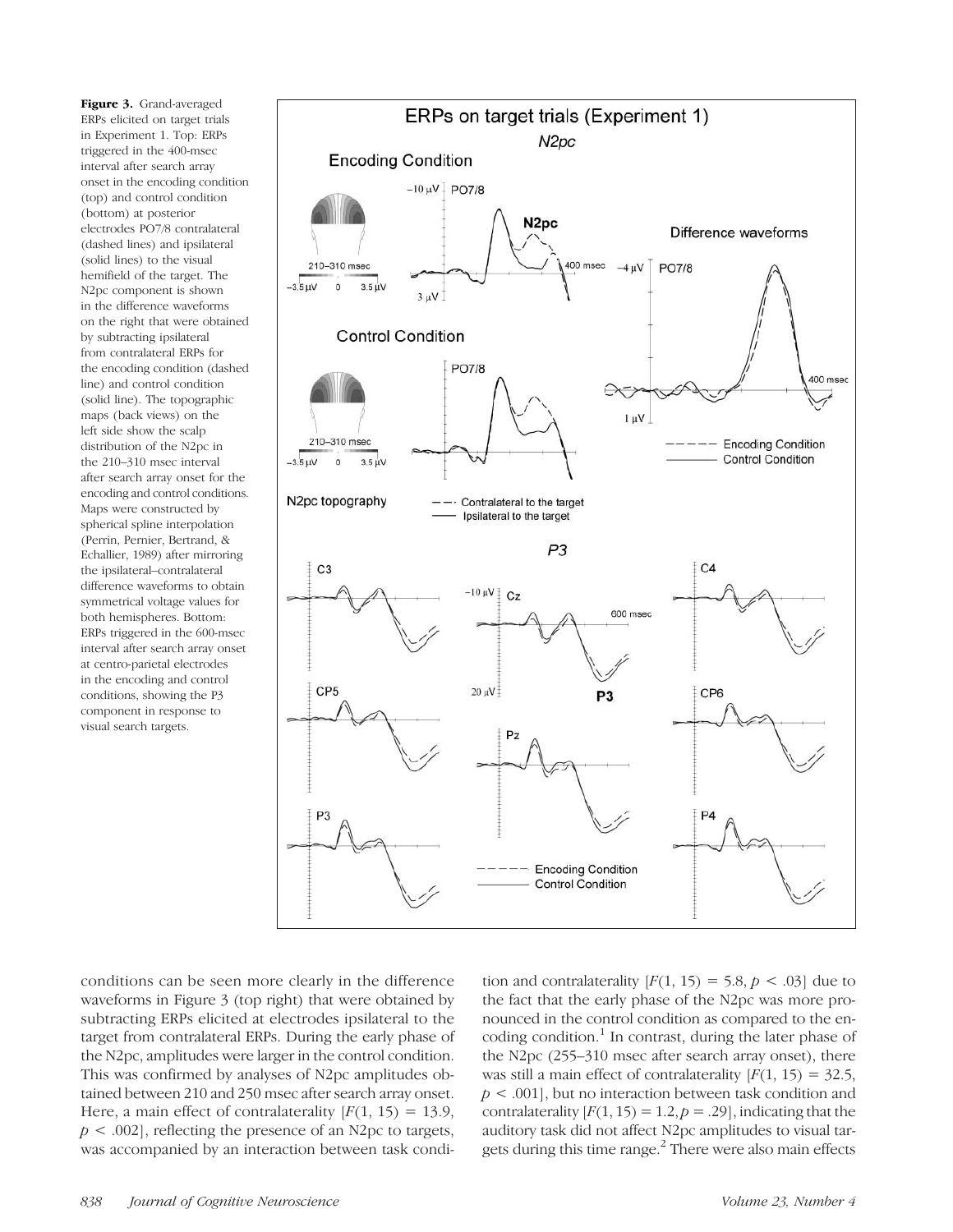of task condition during both N2pc time intervals [both F  $(1, 15) > 14.4$ , both  $p < .002$ , as nonlateralized ERPs elicited at PO7/8 in the 210–310 msec time window were generally more negative in the control task relative to the encoding task (as also shown in Figure 2).

P3. Figure 3 (bottom) shows ERPs triggered on target trials in the encoding and control conditions at centroparietal electrodes. P3 components elicited by targets were larger in the control condition. This was substantiated by the analysis of mean amplitudes in the P3 time window (400–550 msec after search array onset), which revealed a main effect of task condition  $[F(1, 15) = 16.1, p < .001]$ . There was no interaction between task condition and electrode site  $[F(1, 15) = 1.7]$ .

## EXPERIMENT 2

#### Methods

## Participants

Nineteen paid volunteers participated in Experiment 2. Three had to be excluded because of excessive alpha activity or poor signal-to-noise ratio after artifact rejection, leaving 16 participants in the sample (11 women, 5 men; age =  $19-20$  years; average age =  $24.9$  years). All were right-handed and had normal or corrected-to-normal vision. Written consent was obtained from all participants. The experiment was approved by the local ethics committee, and was conducted following the guidelines of the Declaration of Helsinki.

## Stimuli

Auditory stimuli were identical to Experiment 1. Visual stimuli were presented on a computer screen that was visible through a  $20 \times 20$  cm hole in the center of the cardboard panel in front of the participants (see Figure 1, right). A light gray fixation point was continuously present throughout each block. Search displays consisted of nine stimulus elements that were presented at equidistant positions from central fixation (2.5° visual angle) and were arranged in a virtual circle centered on the fixation point. Stimuli were circles or squares that subtended 0.5° of visual angle. They were either green or blue (CIE 1931  $x/y$ ) coordinates: 0.290/0.420 and 0.228/0.250 for green and blue stimuli, respectively), and these two colors were approximately equiluminant (35.2 and 33.7 cd/ $m^2$ , respectively). Participants performed a conjunction visual search, where search targets were defined by one specific combination of shape and color (e.g., blue squares), and each distractor shared one feature (either shape or color) with the target. On target trials, search displays contained eight distractors and one target. Targets were never presented at the top position of the virtual circle. On nontarget trials, nine distractors were presented.

#### Procedure

The experiment consisted of 16 experimental blocks with 72 trials per block. The auditory task manipulation (encoding vs. control conditions, both presented in 8 successive blocks) was identical to Experiment 1. In the conjunction visual search task, targets were presented on 48 trials per block, with equal probability at one of the eight lateral positions to the left or right of fixation, but never at the top location. The remaining 24 trials per block were nontarget trials. Each search display was presented for 200 msec, and the interval the offset of a search display and search display onset on the next trial was 1900 msec. Participants were instructed to keep central fixation throughout each trial, to detect target stimuli, and to report their location (left or right) as fast and accurately as possible by pressing a left or right response key with two fingers of the same hand. Response hand was changed every two blocks. Half of all participants started the experiment with left-hand responses, whereas the other half started with using their right hand. Target identity remained constant throughout the experiment for each participant, and was counterbalanced across participants, such that each of the four possible color– shape combinations served as target for four participants.

# EEG Recording and Data Analysis

EEG recording and analysis procedures were identical to Experiment 1, with one exception. Because Experiments 1 and 2 employed different visual stimulation procedures (free-field LEDs vs. computer presentation) and targetdefining features, latencies of visual ERP components and target-elicited components (N2pc and P3) differed between these two experiments. Therefore, slightly different ERP analysis windows were used in Experiment 2. Poststimulus measurement windows were now 110–130 msec (P1), 160–200 msec (N1), 210–250 msec, 260–310 msec (N2), and 450–600 msec (P3). For the N2pc analysis, the two successive time windows used were 250–295 and 300–340 msec.

# Results

## Behavior

RTs to targets were slower in the encoding condition than in the control condition (526 msec vs. 495 msec), resulting in a main effect of task condition  $[F(1, 15) = 5, p < .041]$ . This analysis excluded trials where RTs were longer than 1000 msec (0.9% of all target trials). Incorrect responses (i.e., reports of targets in the incorrect visual hemifield) were observed on 1.7% of all target trials. Participants failed to respond to 1.8% of all targets, and the false alarm rate on nontarget trials was 4.1%. Error rates did not differ between the two task conditions  $[F(1, 15) < 1]$ . In the encoding condition, participants answered 77% of all multiple-choice questions correctly, which was significantly above chance  $[33.3\%; t(15) = 12.1, p < .001]$ .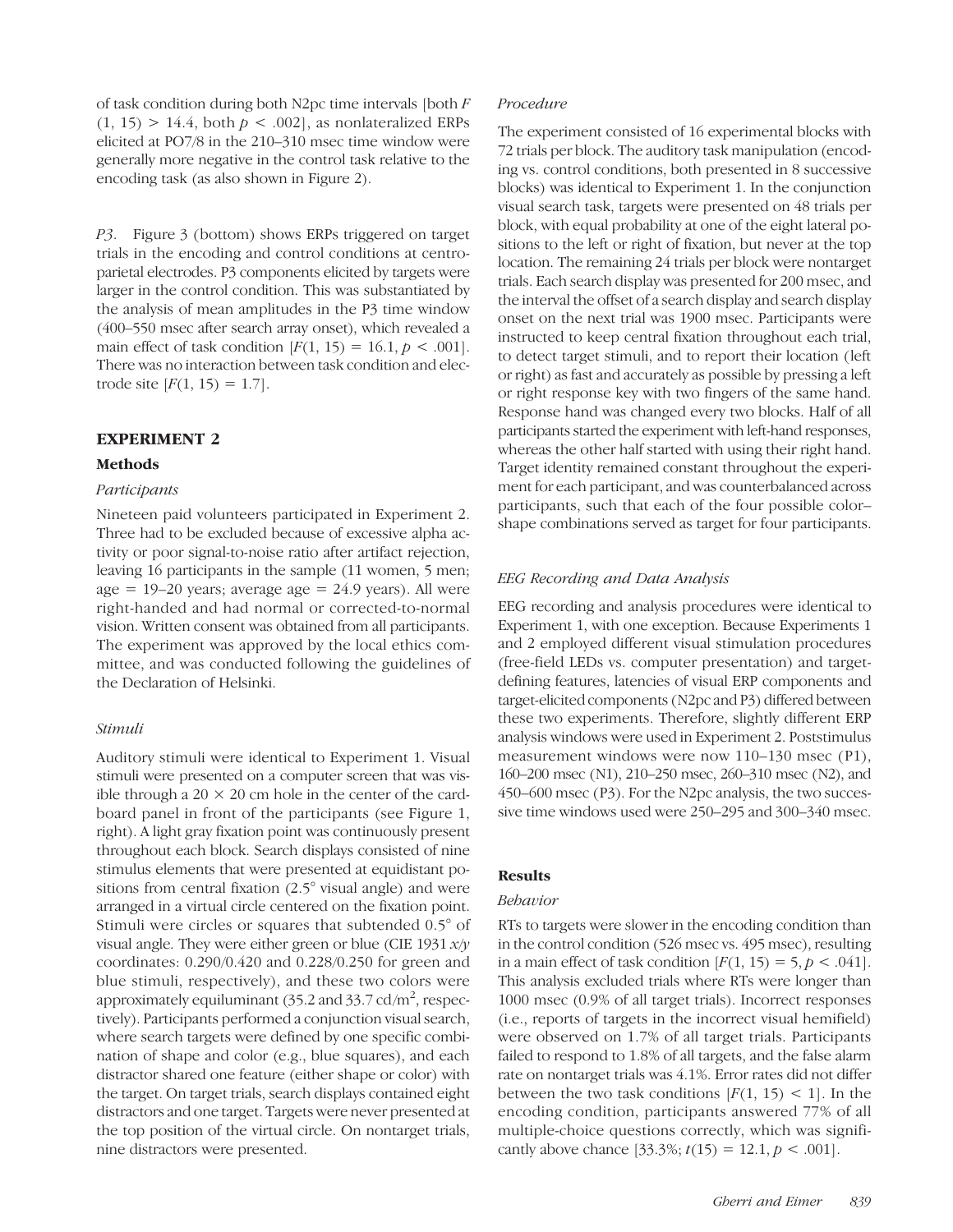# Event-related Potentials

P1, N1, P2, and N2. Figure 4 shows ERPs triggered in the encoding and control conditions at lateral posterior, lateral central, and midline electrodes in the 400-msec interval after search array onset, collapsed across target and nontarget trials. Confirming the observations of Experiment 1, a sustained negativity for visual ERPs was observed in the control relative to the encoding condition. This effect overlapped with N1, P2, and N2 components, and its posterior distribution is shown in the scalp map (Figure 4, right) of ERP differences between the control and encoding condition amplitudes across the N1, P2, and N2 time windows (160–310 msec after search array onset).

There were no effects of task condition in the P1 time window  $[100-130 \text{ msec}; \text{ all } F(1, 15) < 1.2]$ . In contrast, the sustained negativity for the control relative to the encoding condition was present in the N1, P2, and N2 time windows, resulting in significant effects of task condition at lateral posterior and central sites and at midline electrodes between 160 and 310 msec after search array onset [all  $F(1, 15) > 8.7$ , all  $p < .01$ .<sup>3</sup> There were no significant interactions between task condition and trial type during any of these time windows, demonstrating that these ERP differences between the encoding and control tasks were similar on target and nontarget trials.

N2pc. Figure 5 (top) shows ERP waveforms at electrodes PO7/8 contralateral (dashed lines) and ipsilateral (solid lines) to the location of a visual search target, separately for the encoding and control conditions, together with N2pc scalp topographies (left panels). As in Experiment 1, an N2pc component was elicited by targets in both conditions, but its amplitude was again larger in the control condition. This is illustrated in the difference waveforms obtained by subtracting ipsilateral from contralateral ERPs (Figure 5, top left), which show that N2pc peak amplitudes triggered around 300 msec after search array onset were larger in the control condition. For the early phase of the N2pc (250–295 msec), a main effect of contralaterality was present  $[F(1, 15) = 19.5, p < .001]$ , reflecting the presence of the N2pc, but there was no Task condition  $\times$  Contralaterality interaction  $[F(1, 15) < 1]$ , indicating that that the auditory task did not affect N2pc amplitudes during



Figure 4. Grand-averaged visual ERPs elicited in the 400-msec interval after search array onset in the encoding condition (dashed lines) and control condition (solid lines) of Experiment 2. ERPs are averaged across target and nontarget trials. The topographic map on the right shows the scalp distribution of ERP amplitude differences between task conditions across the N1, P2, and N2 time windows. Difference amplitude values were obtained by subtracting ERP mean amplitudes measured in the 140–300 msec interval after search array onset in the encoding condition from mean amplitudes in the control condition.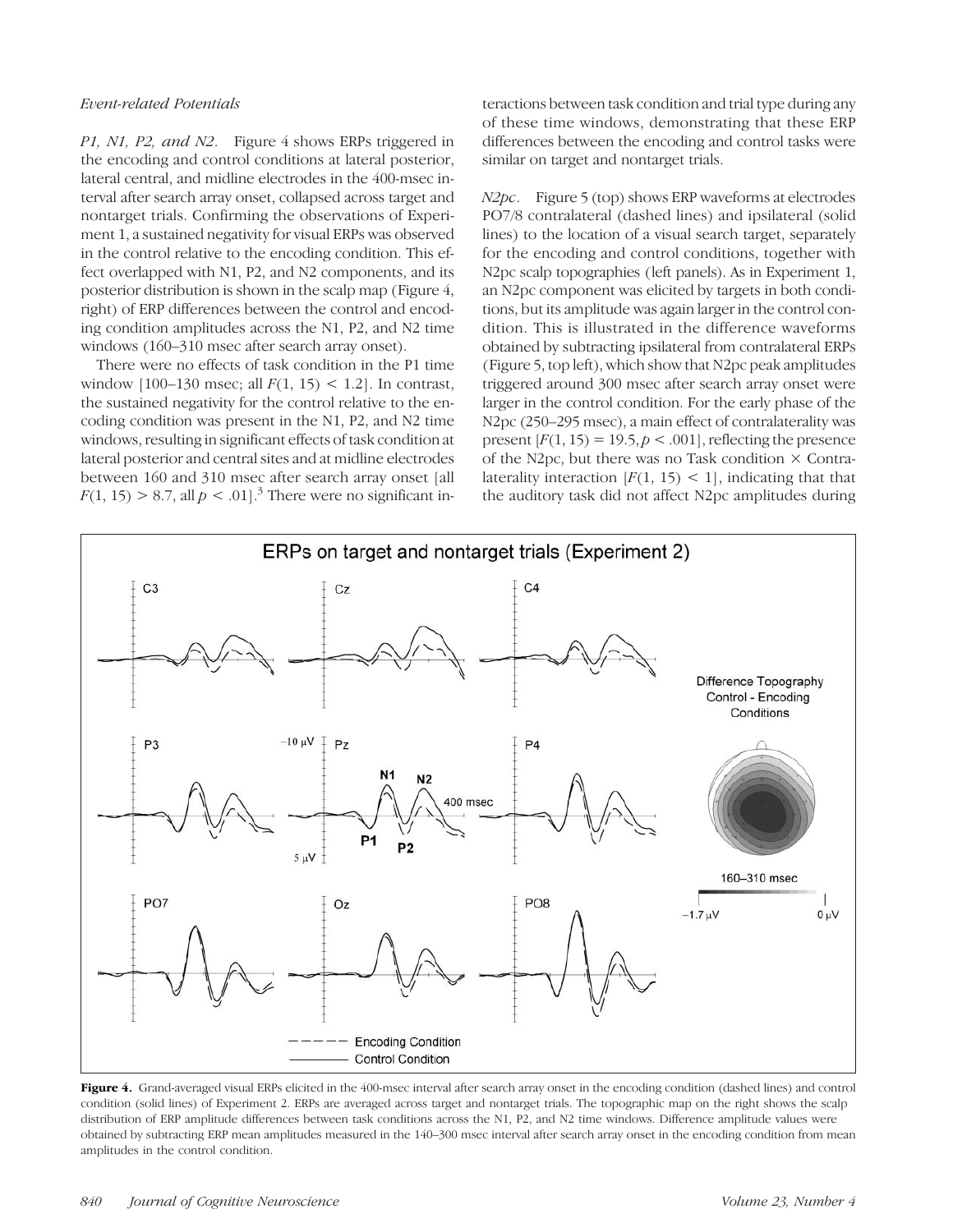Figure 5. Grand-averaged ERPs elicited on target trials in Experiment 2. Top: ERPs triggered in the 400-msec interval after search array onset in the encoding condition (top) and control condition (bottom) at posterior electrodes PO7/8 contralateral (dashed lines) and ipsilateral (solid lines) to the side of the target. The N2pc component is shown in the difference waveforms on the right that were obtained by subtracting ipsilateral from contralateral ERPs for the encoding condition (dashed line) and control condition (solid line). Topographic maps (back views) on the left show the N2pc scalp distribution in the 250–340 msec interval after search array onset for the control and encoding conditions. Bottom: ERPs triggered in the 600-msec interval after search array onset at centro-parietal electrodes in the encoding and control conditions, showing the P3 component in response to visual search targets.



this time interval. In contrast, during the later N2pc analysis window (300–340 msec), a main effect of contralaterality  $[F(1, 15) = 39.5, p < .001]$  was accompanied by an interaction between task condition and contralaterality  $[F(1, 15) = 5.9, p < .028]$ , thus substantiating the observation that N2pc amplitudes were larger in the control relative to the encoding condition. In the early N2pc time window (250–295 msec), a main effect of task condition  $[F(1, 15) = 9.4, p < .008]$  confirmed that nonlateralized

ERPs at PO7/8 were generally more negative in the control task relative to the encoding task (see also Figure 4). This differential effect was no longer present in the 300– 340 msec time window  $[F(1, 15) = 1.4, p = .26]$ .

P3. Figure 5 (bottom) shows ERPs elicited on target trials in the encoding and control conditions at centro-parietal electrodes. As in Experiment 1, P3 amplitudes were larger in the control condition. This was confirmed by the presence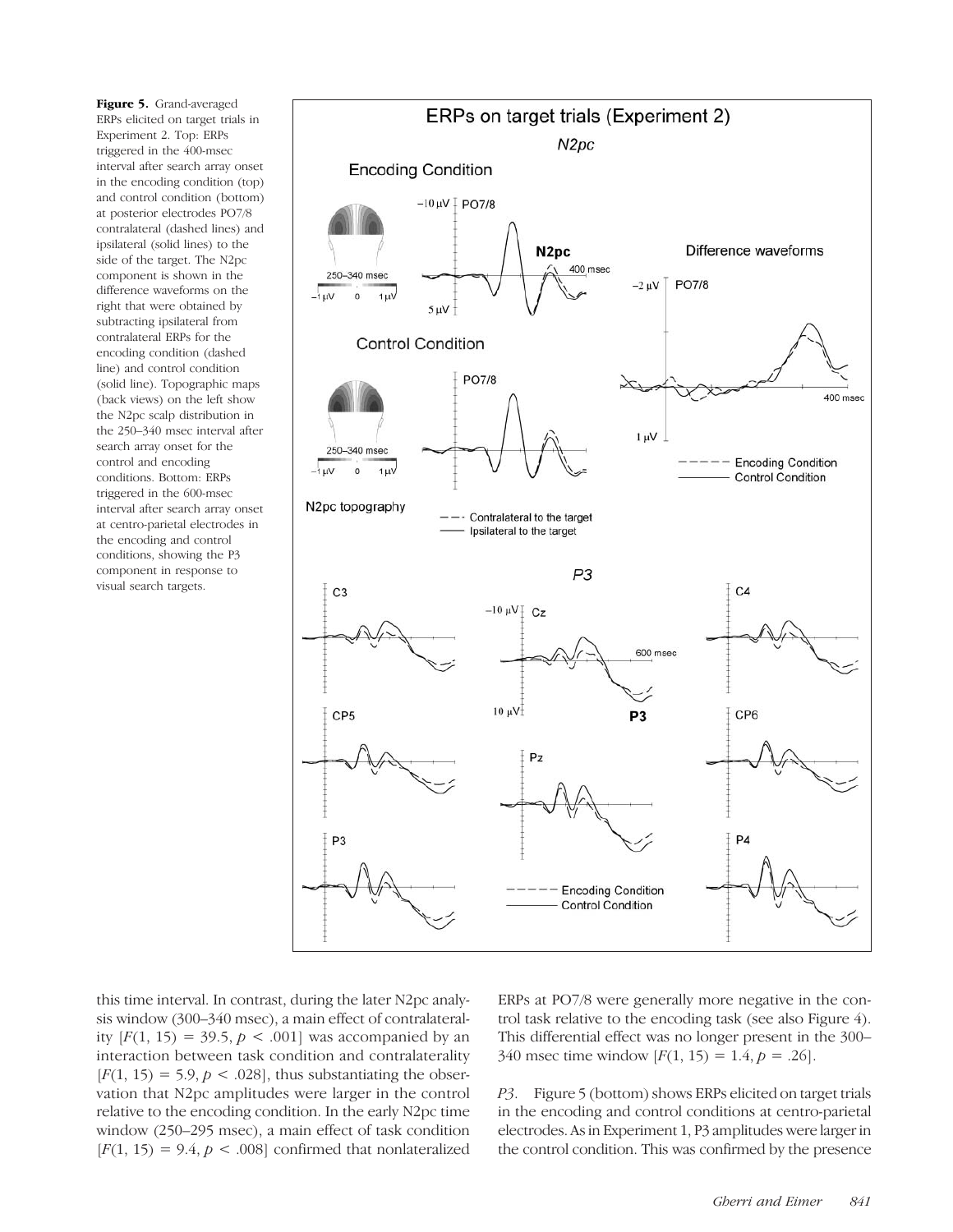of a main effect of task condition  $[F(1, 15) = 5.3, p < .036]$ in the analysis of ERP mean amplitudes in the P3 time window (450–600 msec after search array onset). There was no interaction between task condition and electrode site  $[F(1,$  $15) = 1.2, p = .3$ .

# DISCUSSION

We investigated whether and how the semantic processing and maintenance of verbal information impairs perception and attentional selectivity in visual search tasks which engage processes that are also involved in the control of driving. Participants searched for visual targets defined by unique features (Experiment 1) or feature conjunctions (Experiment 2) while listening to narrated text passages that had to be recalled later (encoding condition), or to backward-played speech signals (control condition). In both experiments, RTs to visual search targets were about 30 msec slower in the encoding relative to the control condition.<sup>4</sup> These behavioral dual-task costs strongly suggest that the requirement to encode and maintain verbal stimuli diverted attention from the visual environment, and this conclusion was further supported by the ERP results. ERPs triggered in response to visual search arrays were systematically affected by a concurrent auditory task. Visual ERPs were more negative in the control as compared to the encoding condition. This differential effect started about 150 msec after search array onset, and remained present in a sustained fashion for about 150 msec, overlapping with the N1, P2, and N2 components. As can be seen in Figures 2 and 4, these ERP differences between the two task conditions were very similar across the two experiments in terms of their onset latency, duration, and posterior scalp distribution. The presence of a sustained negativity between 150 and 300 msec after stimulus onset is a common finding in ERP studies of visual attention (see Hillyard & Anllo-Vento, 1998 for a review). This selection negativity is typically found at posterior electrodes in response to currently task-relevant as compared to irrelevant visual stimuli, and is assumed to reflect the focal attentional processing of these stimuli. The sustained enhanced negativity observed for visual ERPs in the control relative to the encoding condition was very similar to the attentional selection negativities observed in previous studies, which strongly suggests that the focal attentional processing of visual search arrays was less efficient in the encoding condition, where participants had to perform a concurrent auditory task, than in the single-task control condition. The fact that these ERP differences emerged at relatively short poststimulus latencies (about 150 msec after visual stimulus onset) indicates that the presence of an auditory task can affect relatively early perceptual stages of visual processing.

Sustained modulations of posterior visual ERPs were equally present for target and nontarget visual search arrays, which demonstrates that this effect reflects a modulation of visual–perceptual processing at stages that precede the detection and spatial selection of target stimuli. To investigate whether the attentional demands of the auditory task in the encoding condition also affect the spatial selection and processing of visual target events, N2pc and P3 components in response to visual search arrays that contained a target were compared across the two task conditions. In both experiments, N2pc amplitudes were reduced in amplitude in the encoding relative to the control condition. The N2pc is an electrophysiological marker of the spatial selection of target events in visual search tasks (e.g., Eimer, 1996; Luck & Hillyard, 1994). N2pc amplitudes reflect the difference in brain activity between visual areas contralateral and ipsilateral to a target, and therefore, provide a measure of the relative distribution of attention in the visual field: Large N2pc amplitudes indicate fully focused attention, whereas smaller N2pc components suggest a more diffuse attentional state (see also Kiss et al., 2007). The reduction of N2pc amplitudes in the encoding condition thus provides evidence that the efficiency of attentional target selection is adversely affected by the concurrent auditory task. The fact that the effects of task condition on N2pc amplitudes were relatively small in both experiments, and were not accompanied by corresponding N2pc onset latency differences, indicates that attentional target selection was only moderately affected by the auditory task, and suggests that participants attached sufficient attentional priority to the visual search task to successfully detect and select such targets.

Analyses of P3 amplitudes further supported the conclusion that the auditory task interfered with attentional target processing. In both experiments, P3 components to search targets were reduced in amplitude in the encoding as compared to the control condition. Modulations of P3 amplitudes in response to target events are assumed to reflect the degree to which attention is allocated to one specific task: Target P3s are typically larger when attention is focused exclusively on one task than when it is divided across different tasks (e.g., Sirevaag et al., 1989; Wickens et al., 1983). Thus, the observed P3 reduction on target trials in the encoding relative to the control condition provides additional electrophysiological evidence that the requirement to process and maintain auditory information in the encoding condition resulted in a diversion of attention from the primary visual search task, thereby reducing the efficiency of target-related processing. Similar effects of a concurrent auditory task on P3 amplitudes to visual target stimuli were reported by Strayer and Drews (2007), who compared a group that was actively engaged in a cell phone conversation and a single-task control group. In our encoding condition, participants only had to process and maintain auditory information while performing the visual search task. The fact that reduced P3 amplitudes to visual targets were still found in this condition suggests that an active and reciprocal interaction with a conversation partner may not be necessary to divert attention from a visual task.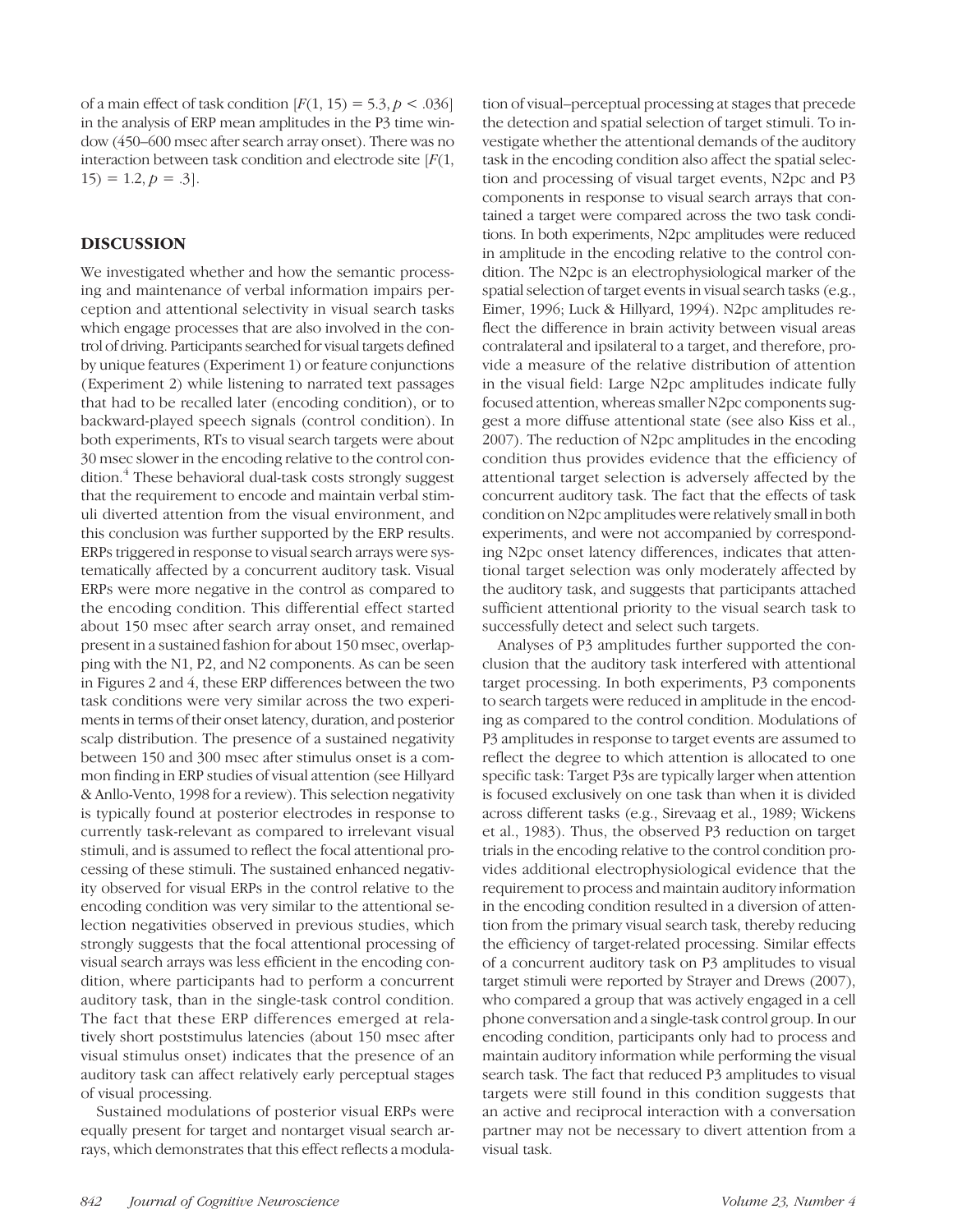The conclusion that the active processing of speech produces dual-task costs in visual attention tasks appears inconsistent with the findings of two previous behavioral experiments (Kunar et al., 2008; Strayer & Johnston, 2001). In these studies, target detection performance in visual tracking tasks was equally good when this task was performed while participants listened to spoken text that had to be maintained for subsequent recall and when it was performed in isolation. This suggests that the mere processing of spoken verbal material by itself does not impair attentional performance. According to these authors, such dual-task costs are produced only when an auditory task also includes the requirement to actively produce speech. The results of the present study indicate that this conclusion may be premature, as both behavioral and ERP measures were consistent in suggesting that visual– attentional processing was impaired when participants had to simultaneously process spoken auditory information, and no speech production was involved. One obvious difference between the present study and the experiments by Kunar et al. (2008) and Strayer and Johnston (2001) is the nature of the visual attention task. In these previous studies, participants performed continuous visual tracking tasks, which might have required a stronger and more sustained focus of visual attention than the visual search tasks employed in the present experiments, where search arrays were discrete events. Furthermore, the visual target events in the study of Strayer and Johnston were highly salient red flashes which might have been more efficient in attracting attention away from a concurrent auditory task than the target stimuli used in the present study. Future studies will have to investigate in more detail how auditory dual-task costs are affected by the features of specific visual–attentional tasks. In any case, the current results demonstrate that the need to process and maintain auditory information can, in itself, impair concurrent visual processing, even when speech production is not required. It is, however, likely that such dual-task deficits, and their ERP correlates, will be even more pronounced when an auditory task includes the active engagement in a reciprocal conversation (Strayer & Johnston, 2001). This possibility should be investigated in future studies.

The impairment of visual perception and selective attention found in the encoding condition where participants were engaged in the active encoding and maintenance of verbal information does not necessarily imply that merely listening to verbal material such as radio programs will affect visual processing, and thus, interfere with driving performance. In the present experiment, visual processing costs emerged when participants were instructed to continuously encode and maintain auditory information while searching for visual targets. Although these costs could be exclusively due to the demands imposed by listening and encoding, it is more likely that the additional requirement to maintain the spoken text for subsequent recall is the more important factor. Previous behavioral studies have shown that passive listening to radio programs does not

affect performance in simulated driving tasks such as pursuit tracking (e.g., Strayer & Johnston, 2001), suggesting that attentional dual-task costs of the sort observed in the present study are eliminated when observers are free to flexibly withdraw their attention from auditory messages in order to focus fully on a concurrent visual task (see also Drews et al., 2008). This could be demonstrated in a future experiment where ERP correlates of perceptual and attentional processing in visual search obtained in the encoding condition are directly compared to a condition where auditory stimulation is identical, but participants are not required to maintain spoken message for later recall.

In summary, the results of the current study provide new behavioral and electrophysiological evidence that the encoding and maintenance of verbal material can have adverse effects on the attentional processing of visual information and impair performance in concurrent visual search tasks. The ERP differences observed between the encoding and the control conditions suggest that these dual-task costs include both a general decrease in the efficiency of visual–perceptual processing stages that precede target detection and identification, as well as impairments in the attentional selection of target events. The fact that a very similar results was obtained in Experiment 1, where visual stimuli were free-field LEDs, and candidate target events were color singletons, and in Experiment 2, where visual stimuli were presented on a computer screen, and target detection required the conjunction of color and shape information indicates that such detrimental effects of a concurrent auditory task on attentive visual processing can be observed across different visual stimulation procedures, and different attentional task sets. Overall, the current findings provide new evidence for the proposal of Strayer and Drews (2007) and Strayer and Johnston (2001) that the deficits of driving-related performance associated with cell phone conversations are closely linked to the diversion of visual selective attention.

On a more general theoretical level, the observation that the active processing and maintenance of auditory information produced behavioral and electrophysiological costs for concurrent visual search tasks also has implications for psychological models of dual-task performance. If visual and auditory tasks engaged entirely separate modality-specific attentional resources, as proposed by the multiple-resource view (e.g., Wickens, 1984), there should have been little, if any, interference from auditory on visual processing in the encoding condition, with visual search performance and visual ERPs very similar to the control condition. The fact that systematic behavioral and ERP differences between these two conditions were observed is not consistent with the hypothesis that attentional resources are fully modality-specific. These results provide new evidence for the existence of cross-modal attentional links between audition and vision (see also Eimer & Driver, 2001; Spence & Driver, 1996), which can result in dual-task costs when attention has to be divided between auditory and visual tasks.